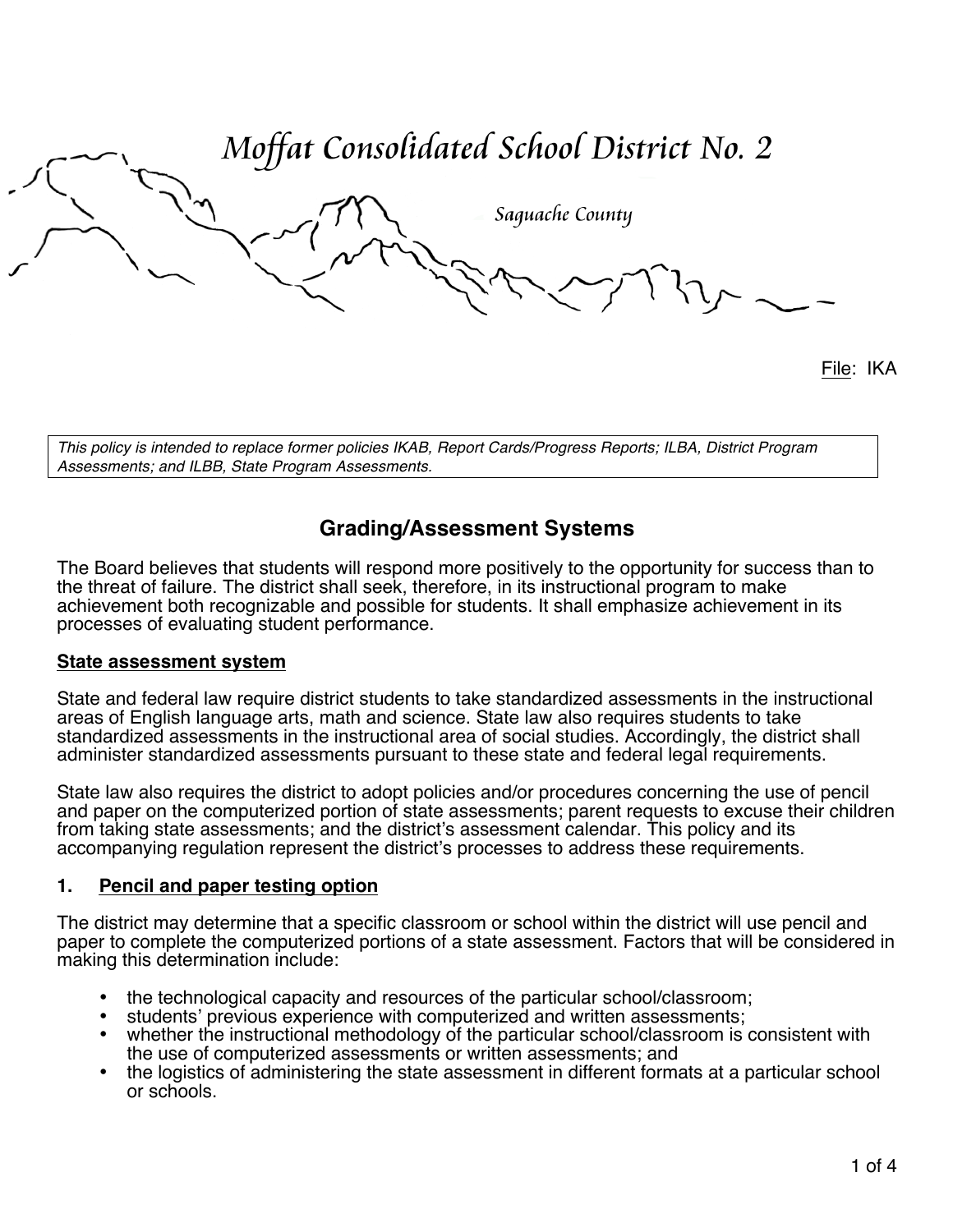Prior to making this determination, the superintendent or designee shall consult with the school principal(s) affected by this determination as well as parents/guardians of students enrolled in the district.

For students with disabilities, the use of pencil and paper instead of a computer to complete a state assessment shall be determined by the student's Individualized Education Program (IEP) team or Section 504 team, in accordance with applicable law.

## **2. Parent/guardian request for exemption**

A parent/guardian who wishes to exempt his or her child from a particular state assessment or assessments shall make this request in accordance with this policy's accompanying regulation.

In accordance with state law, the district shall not impose a negative consequence upon a student whose parent/guardian has requested an exemption from a state assessment or assessments.

This policy's exemption process shall apply only to state assessments and shall not apply to district or classroom assessments.

## **3. Sharing of student state assessment results with parents/guardians**

The Colorado Department of Education is required to provide diagnostic academic growth information for each student enrolled in the district and for each public school in the district based on the state assessment results for the preceding school years. This information shall be included in each student's individual student record. Appropriate school personnel, including those who work directly with the student, shall have access to the student's state assessment results and longitudinal academic growth information and shall share with and explain that information to the student's parent/guardian.

## **District assessment system**

In addition to the state assessment system, the district has developed a comprehensive assessment system that:

- challenges students to think critically, apply what they have learned and gives them the opportunity to demonstrate their skills and knowledge;
- includes "early warning" features that allow problems to be diagnosed promptly to let students, teachers and parents/guardians know that extra effort is necessary;
- provides reliable and valid information on student and school performance to educators, parents/guardians and employers; and
- provides timely and useful data for instructional improvement and improved student learning, including feedback useful in determining whether the curriculum is aligned with the district's academic standards.

In accordance with applicable law, the district's assessment system shall accommodate students with disabilities and English language learners.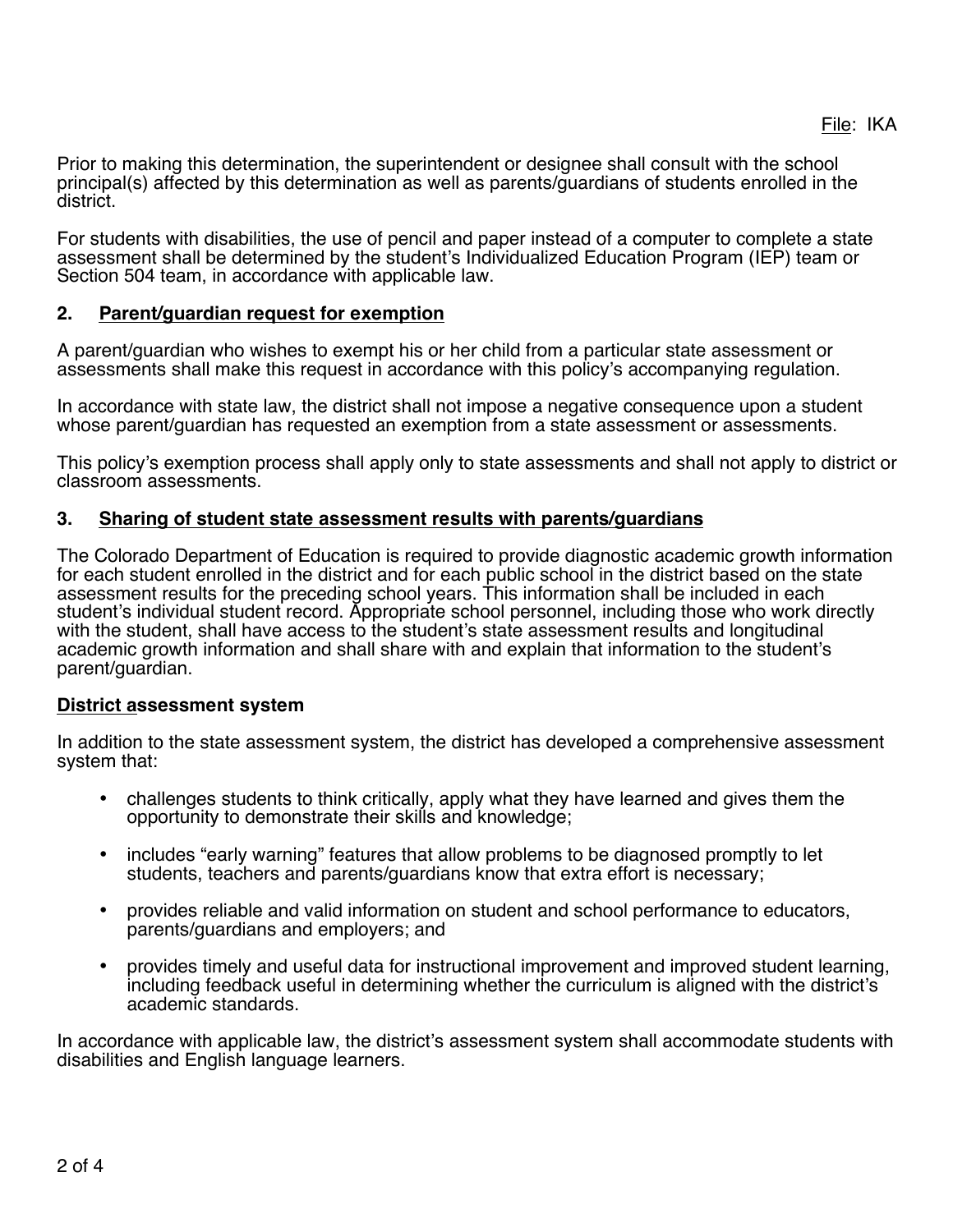The district's assessment results, in combination with state assessment results, will be used as the measurement of student achievement. It is believed these results will provide reliable and valid information about student progress on the district's academic standards.

### **Additional assessment information for parents/guardians**

In accordance with state law and this policy's accompanying regulation, the district shall distribute an assessment calendar and related information to parents/guardians on an annual basis to inform them about the state and district assessments that the district plans to administer during the school year. **Classroom assessment system**

Classroom assessment practices shall be aligned with the district's academic standards and assessment program. Assessment is an integral part of the teaching and learning process that should occur continuously in the classroom. The primary purpose of classroom assessment shall be to enable teachers to make instructional decisions for students on a continual basis.

Students are encouraged to engage in informal self-assessments as they study and attempt to solve problems, monitor their own progress and improve their learning.

## **Grading system**

The administration and professional staff shall devise a grading system for evaluating and recording student progress and to measure student performance in conjunction with the district's academic standards. The records and reports of individual students shall be kept in a form meaningful to parents/guardians as well as teachers. The grading system shall be uniform district-wide at comparable grade levels. Peer grading of student assignments and classroom assessments is permissible. The intent of this practice is to teach material again in a new context and to show students how to assist and respect fellow students.

The Board shall approve the grading, reporting and assessment systems as developed by the professional staff, upon recommendation of the superintendent.

The Board recognizes that classroom grading and/or assessment systems, however effective, are subjective in nature but urges all professional staff members to conduct student evaluations as objectively as possible.

Adoption date: March 2003 Revision Date: April 2015, March 2016

LEGAL REFS.:

C.R.S. 22-7-1006.3 (1) *(state assessment implementation schedule)* C.R.S. 22-7-1006.3 (1)(d) *(district must report to CDE the number of students who will take the state assessment in a pencil and paper format)*

C.R.S. 22-7-1006.3 (7)(d) *(state assessment results included on student report card if feasible)* C.R.S. 22-7-1006.3 (8)(a) *(policy required to ensure explanation of student state assessment results)* C.R.S. 22-7-1013 (1) *(district academic standards)* C.R.S. 22-7-1013 (6) *(policy required regarding the use of pencil and paper on state assessments)* C.R.S. 22-7-1013 (7) *(procedure required concerning distribution of assessment calendar to parents/guardians)*